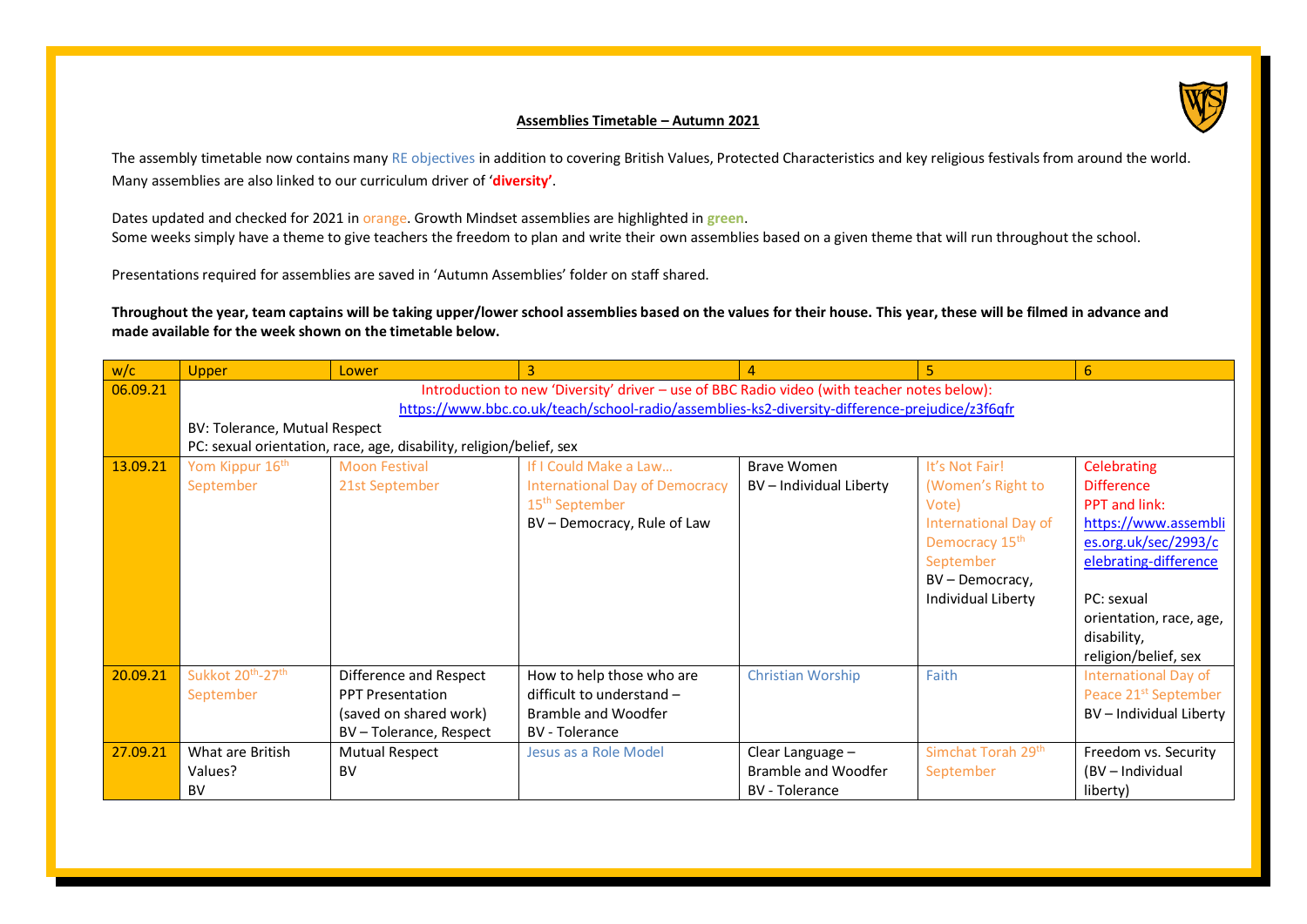| 04.10.21 | Navaratri 6 <sup>th</sup> - 14 <sup>th</sup> | Harvest - Nyipock the                       | World Mental Health Day (10 <sup>th</sup> | How to Help - Bramble      | Failure is the Key to   | The Equality Act                 |  |
|----------|----------------------------------------------|---------------------------------------------|-------------------------------------------|----------------------------|-------------------------|----------------------------------|--|
|          | October                                      | Baker                                       | October)                                  | and Woodfer                | <b>Success</b>          | PC: All                          |  |
|          |                                              | (Accompanying PPT is                        | Use of PPT and activities found           |                            |                         |                                  |  |
|          |                                              | saved on shared work)                       | at:                                       |                            |                         |                                  |  |
|          |                                              |                                             | https://www.mentallyhealthysc             |                            |                         |                                  |  |
|          |                                              |                                             | hools.org.uk/resources/the-               |                            |                         |                                  |  |
|          |                                              |                                             | same-but-different-assembly-              |                            |                         |                                  |  |
|          |                                              |                                             | plan/                                     |                            |                         |                                  |  |
|          |                                              |                                             | BV: Tolerance, mutual respect             |                            |                         |                                  |  |
|          |                                              |                                             | PC: all                                   |                            |                         |                                  |  |
| 11.10.21 | Freedom                                      | Use BBC School Radio-                       | <b>Mother Theresa</b>                     | <b>Black History Month</b> | Revelation              | <b>International Day for</b>     |  |
|          | BV-Individual                                | 'Votes for Women' video                     |                                           | October                    |                         | the Eradication of               |  |
|          | Liberty                                      | to discuss the right to vote                |                                           | (Use PPT on shared         |                         | Poverty 17 <sup>th</sup> October |  |
|          |                                              | http://www.bbc.co.uk/lear                   |                                           | work)                      |                         | BV-Tolerance,                    |  |
|          |                                              | ning/schoolradio/subjects/                  |                                           | BV-Tolerance, Respect      |                         | Respect, Individual              |  |
|          |                                              | collectiveworship/collectiv                 |                                           |                            |                         | Liberty                          |  |
|          |                                              | eworship stories/SEAL/goi                   |                                           |                            |                         |                                  |  |
|          |                                              | ng_for_goals_suffragettes                   |                                           |                            |                         |                                  |  |
|          |                                              | BV - Democracy,                             |                                           |                            |                         |                                  |  |
|          |                                              | Individual Liberty                          |                                           |                            |                         |                                  |  |
| 18.10.21 |                                              | <b>Diversity Focus: Black History Month</b> |                                           |                            |                         |                                  |  |
|          | PC: race                                     |                                             |                                           |                            |                         |                                  |  |
| 01.11.21 | Divali - Light in the                        | Divali - Festival of Lights                 | Everyone is different - Bramble           | Divali - The Festival of   | Difference and          | <b>Freedom and Rights</b>        |  |
|          | <b>Darkness</b>                              | 4 <sup>th</sup> November                    | and Woodfer                               | Light                      | Respect                 | (PPT)                            |  |
|          | 4 <sup>th</sup> November                     |                                             | BV - Tolerance, Mutual Respect            |                            | (PPT)                   | PC: sexual                       |  |
|          |                                              |                                             |                                           |                            | PC: sexual              | orientation, race, age,          |  |
|          |                                              |                                             |                                           |                            | orientation, race, age, | disability,                      |  |
|          |                                              |                                             |                                           |                            | disability,             | religion/belief, sex             |  |
|          |                                              |                                             |                                           |                            | religion/belief, sex    |                                  |  |
| 08.11.21 | Honest or                                    | <b>Tusk Tusk</b>                            | Remembering                               | <b>BBC Remembrance</b>     | Remembrance             | Two Victoria Crosses             |  |
|          | Dishonest?                                   | <b>BV: Tolerance, Mutual</b>                |                                           | Assembly                   |                         | and he never fired a             |  |
|          | <b>BV-Mutual Respect</b>                     | Respect                                     |                                           |                            |                         | shot: Remembrance                |  |
|          |                                              | PC: race                                    |                                           |                            |                         | Sunday                           |  |
| 15.11.21 | <b>Diversity Focus: Anti-Bullying Week</b>   |                                             |                                           |                            |                         |                                  |  |